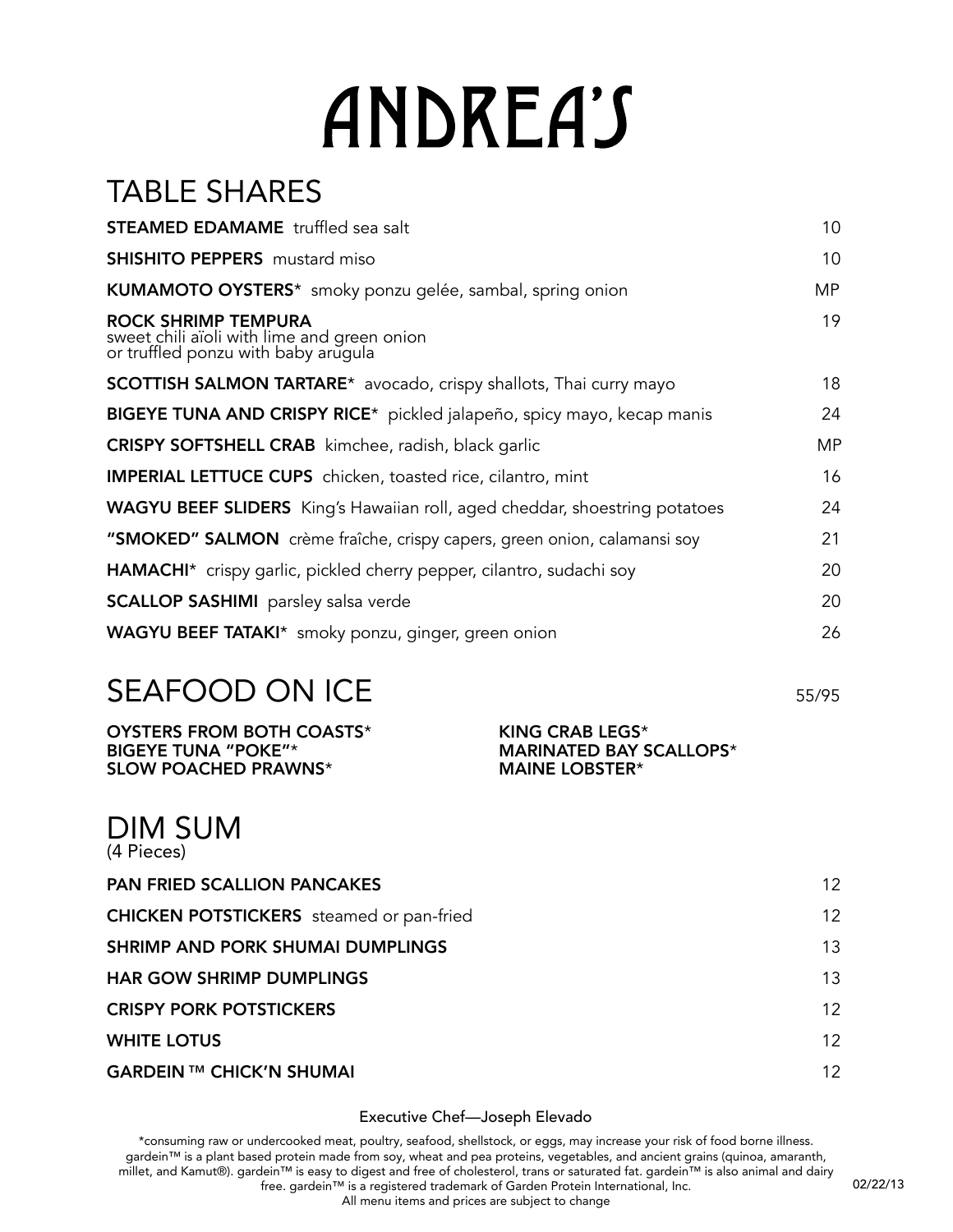# ANDREA'S DINNER

#### SOUPS

| TOM KHA GAI chicken, coconut, ginger     | 12   |
|------------------------------------------|------|
| MISO SOUP tofu, green onion / with clams | 9/13 |

#### SALADS

| <b>CUCUMBER SUNOMONO</b> sesame seeds                                         | 11 |
|-------------------------------------------------------------------------------|----|
| <b>ANDREA'S HOUSE</b> mixed greens, sesame-ginger vinaigrette                 | 13 |
| ROOT VEGETABLES beet, carrot, radish, turnip, walnuts, red wine vinaigrette** | 15 |
| LOBSTER SALAD bibb lettuce, red onion, nori lavosh, parsley emulsion          | 30 |
| TUNA TATAKI* baby greens, crispy shallots, sesame-ginger vinaigrette          | 22 |
| <b>CHILI MINT DUCK CONFIT</b> frisée, arugula, orange, arare                  | 22 |
| FIVE SPICE SQUID baby greens, garlic-lemon vinaigrette                        | 19 |

#### FISH + MEAT

| PRIME RIB EYE CHOP* 20 oz.                                                                           | 58 |
|------------------------------------------------------------------------------------------------------|----|
| FILET MIGNON* 9 oz.                                                                                  | 54 |
| WAGYU RIB CAP* 6 oz.                                                                                 | 89 |
| SLICED PRIME NEW YORK STRIP* 16 oz. wasabi demi-glace                                                | 58 |
| <b>JIDORI ™ CHICKEN BREAST</b><br>horseradish spaetzel, pickled shimeji mushrooms, lemon chicken jus | 35 |
| SAIKYO MISO BLACK COD crispy eggplant, mitsuba                                                       | 36 |
| <b>WHOLE CRISPY FISH</b> braised tomato, egg                                                         | 42 |
| PAN SEARED SCOTTISH SALMON* sunchokes, tomato cream                                                  | 38 |
| FIVE SPICE GARLIC LOBSTER long beans, jalapeño                                                       | 58 |
| <b>DIVER SEA SCALLOPS</b> pepper fricassee, smoked bacon, fingerling chips                           | 38 |

\*consuming raw or undercooked meat, poultry, seafood, shellstock, or eggs, may increase your risk of food borne illness. Jidori™ or Jidori Chicken™ are trademarks of Mao Foods, Inc.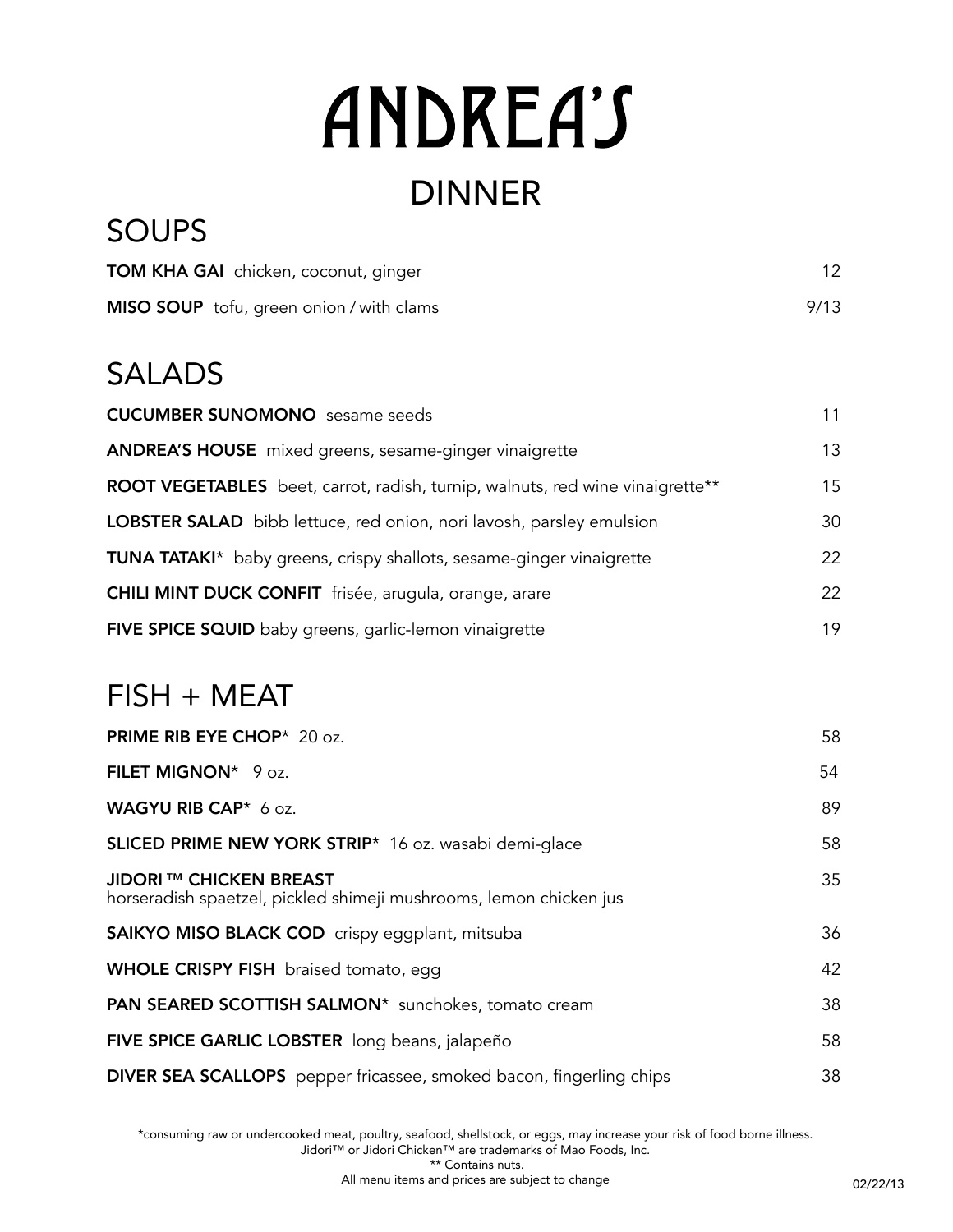#### WOK, RICE + NOODLES

| LEMONGRASS BEEF TENDERLOIN green onion, shiitake mushrooms    | 32 |
|---------------------------------------------------------------|----|
| SPICY WOK-FRIED CHICKEN brown-butter miso                     | 26 |
| SAUTEED GULF SHRIMP asparagus, shiitake mushrooms, garlic soy | 28 |
| KIMCHEE, EDAMAME + TOFU FRIED RICE                            | 23 |
| <b>VEGETABLE + EGG FRIED RICE</b>                             | 22 |
| CHINESE SAUSAGE + PINEAPPLE FRIED RICE sunny-side up egg      | 23 |
| <b>CRAB FRIED RICE</b> green onion, peas                      | 26 |
| CRISPY PAN FRIED NOODLES chicken, shimeji, carrot, gai lan    | 23 |
| <b>SEARED SEA SCALLOPS</b> garlic noodles                     | 28 |
| DUCK CONFIT LO MEIN pickled shallots, shiitake mushrooms      | 24 |
| <b>SHRIMP PAD THAI</b> bean sprouts, toasted peanuts, egg     | 26 |

#### EXTRAS

| <b>SNAP PEAS</b> crispy garlic                             | 12 |
|------------------------------------------------------------|----|
| CHARRED ASPARAGUS preserved lemon, sea salt                | 12 |
| <b>BABY EGGPLANT AND TOFU</b> lemongrass, Thai basil       | 12 |
| <b>TWICE COOKED LONG BEANS</b> minced dry shrimp, aged soy | 12 |
| <b>SEARED GAI LAN</b> ginger, chili flakes, lemon-soy      | 12 |
| <b>WOK-FRIED BROCCOLI ponzu</b>                            | 13 |
| FRIED SMASHED POTATOES Thai curry aïoli                    | 12 |
| <b>CRISPY SHOESTRING POTATOES</b>                          | 12 |

\*consuming raw or undercooked meat, poultry, seafood, shellstock, or eggs, may increase your risk of food borne illness. All menu items and prices are subject to change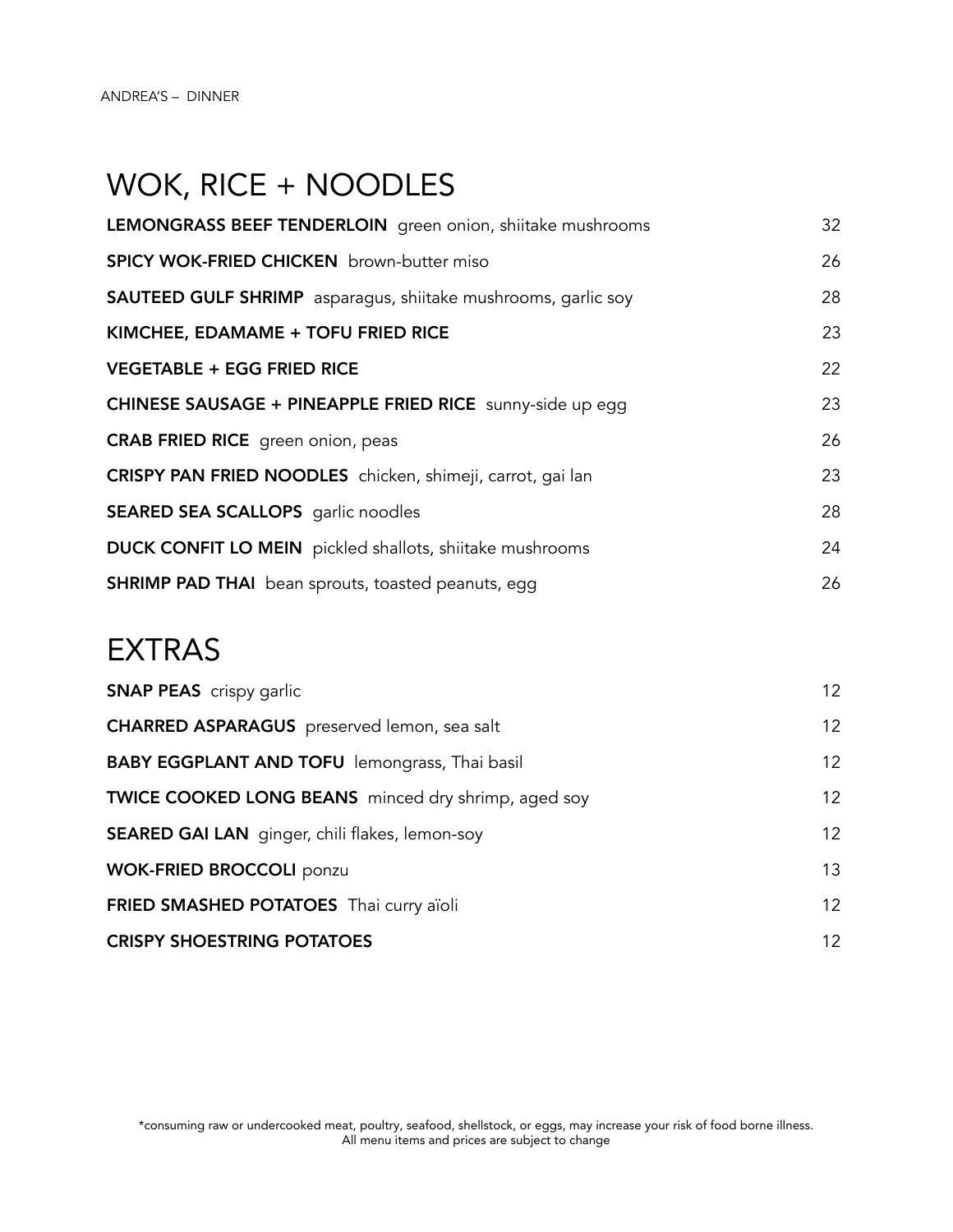#### SPECIALTY SUSHI ROLLS

| SHRIMP TEMPURA + SPICY TUNA*<br>avocado, mango, gobo fry, eel sauce                                                | 21 |
|--------------------------------------------------------------------------------------------------------------------|----|
| <b>SALMON ABURI*</b><br>kalbi style marinated seared salmon belly, negi,<br>cucumber, himalayan salt, ponzu        | 21 |
| YELLOWTAIL YUZU TOBIKO + ALBACORE MISO*<br>negi, cucumber, benitade, tosazu sauce                                  | 24 |
| KING CRAB + FLUKE*<br>julienne beets, wasabi salt, aojiso sauce                                                    | 26 |
| <b>SPECIAL CUCUMBER ROLL*</b><br>tuna, yellowtail, salmon, king crab, avocado,<br>eel sauce, spicy sesame dressing | 30 |
| <b>WAGYU BEEF + LOBSTER *</b><br>asparagus, parsley purée, lobster aïoli                                           | 40 |

#### CLASSIC SUSHI ROLLS

|                          | <b>CUT ROLL</b> | <b>HAND ROLL</b> |
|--------------------------|-----------------|------------------|
| <b>CALIFORNIA ROLL</b>   | 13              | 9                |
| <b>CUCUMBER</b>          | 8               | 6                |
| <b>EEL CUCUMBER</b>      | 13              | 9                |
| <b>FUTOMAKI</b>          | 10              |                  |
| <b>KANPYO</b>            | 8               | 6                |
| PHILADELPHIA*            | 12              | 8                |
| SALMON*                  | 13              | 9                |
| SCALLOP*                 | 10              | 8                |
| <b>SHRIMP TEMPURA</b>    | 14              | 8                |
| <b>SOFT SHELL CRAB</b>   | 16              | 14               |
| <b>SPICY SCALLOP*</b>    | 10              | 8                |
| <b>SPICY TUNA*</b>       | 14              | 9                |
| <b>SPICY YELLOWTAIL*</b> | 12              | 8                |
| <b>VEGETABLE</b>         | 9               | $\overline{7}$   |

\*consuming raw or undercooked meat, poultry, seafood, shellstock, or eggs, may increase your risk of food borne illness. All menu items and prices are subject to change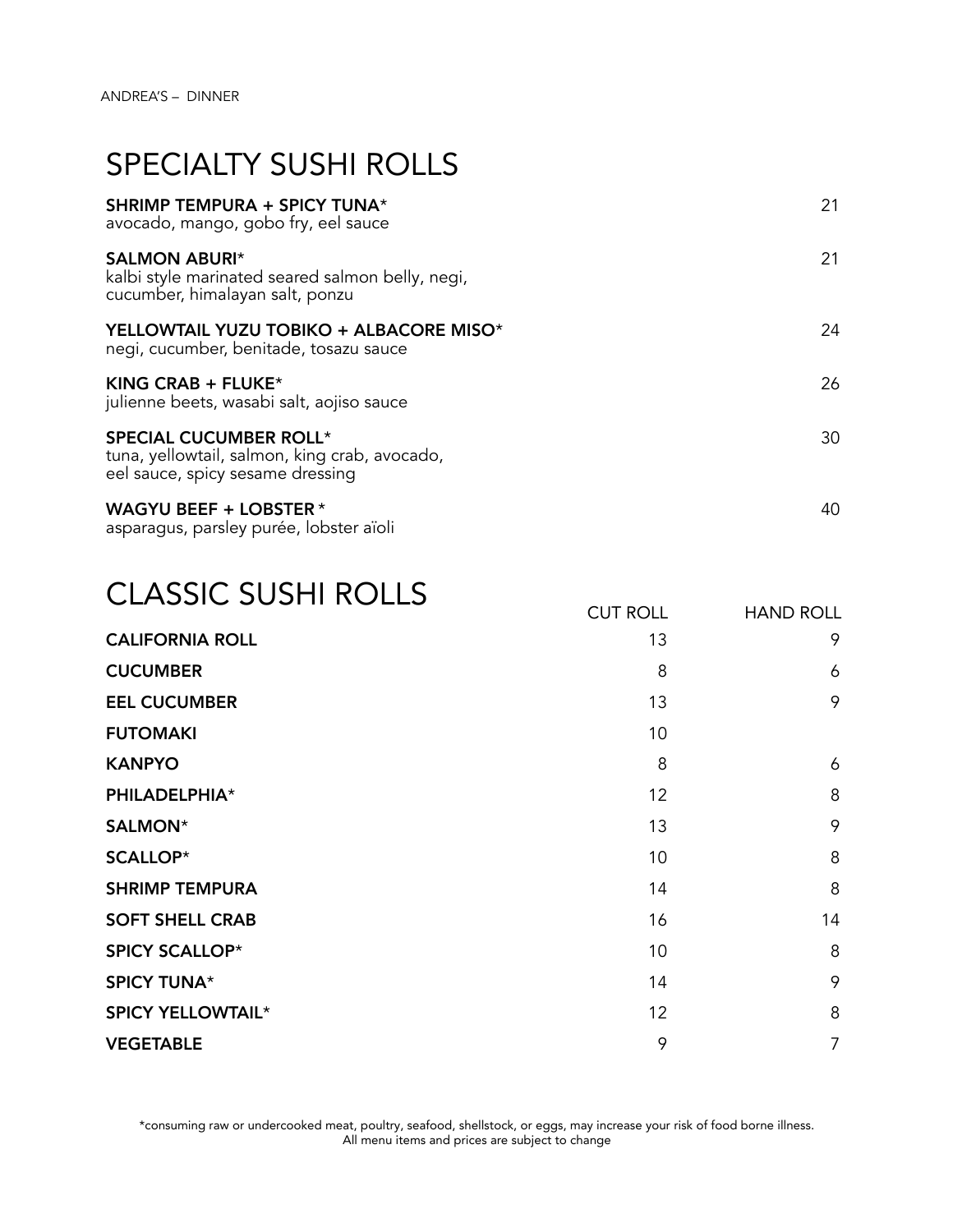#### SUSHI + SASHIMI

|                         | SUSHI (2 pc) | SASHIMI (3 pc)  |
|-------------------------|--------------|-----------------|
| <b>ABALONE*</b>         | 20           | 30              |
| ALBACORE*               | 9            | 12 <sup>2</sup> |
| <b>FLUKE*</b>           | 12           | 18              |
| <b>FRESHWATER EEL</b>   | 11           | 18              |
| <b>JUMBO CLAM*</b>      | 22           | 30              |
| <b>KING CRAB</b>        | 15           | 22              |
| <b>OCTOPUS</b>          | 9            | 13              |
| OH TORO*                | 30           | 46              |
| SALMON*                 | 11           | 16              |
| <b>SEA URCHIN*</b>      | 16           | 24              |
| <b>SHRIMP</b>           | 10           | 15              |
| SNAPPER*                | 11           | 16              |
| <b>SNOW CRAB</b>        | 13           | 20              |
| SQUID*                  | 8            | 12              |
| <b>SWEET EGG OMELET</b> | 8            | 11              |
| SWEET SHRIMP*           | 15           | 21              |
| <b>TUNA*</b>            | 14           | 20              |
| YELLOWTAIL*             | 13           | 20              |